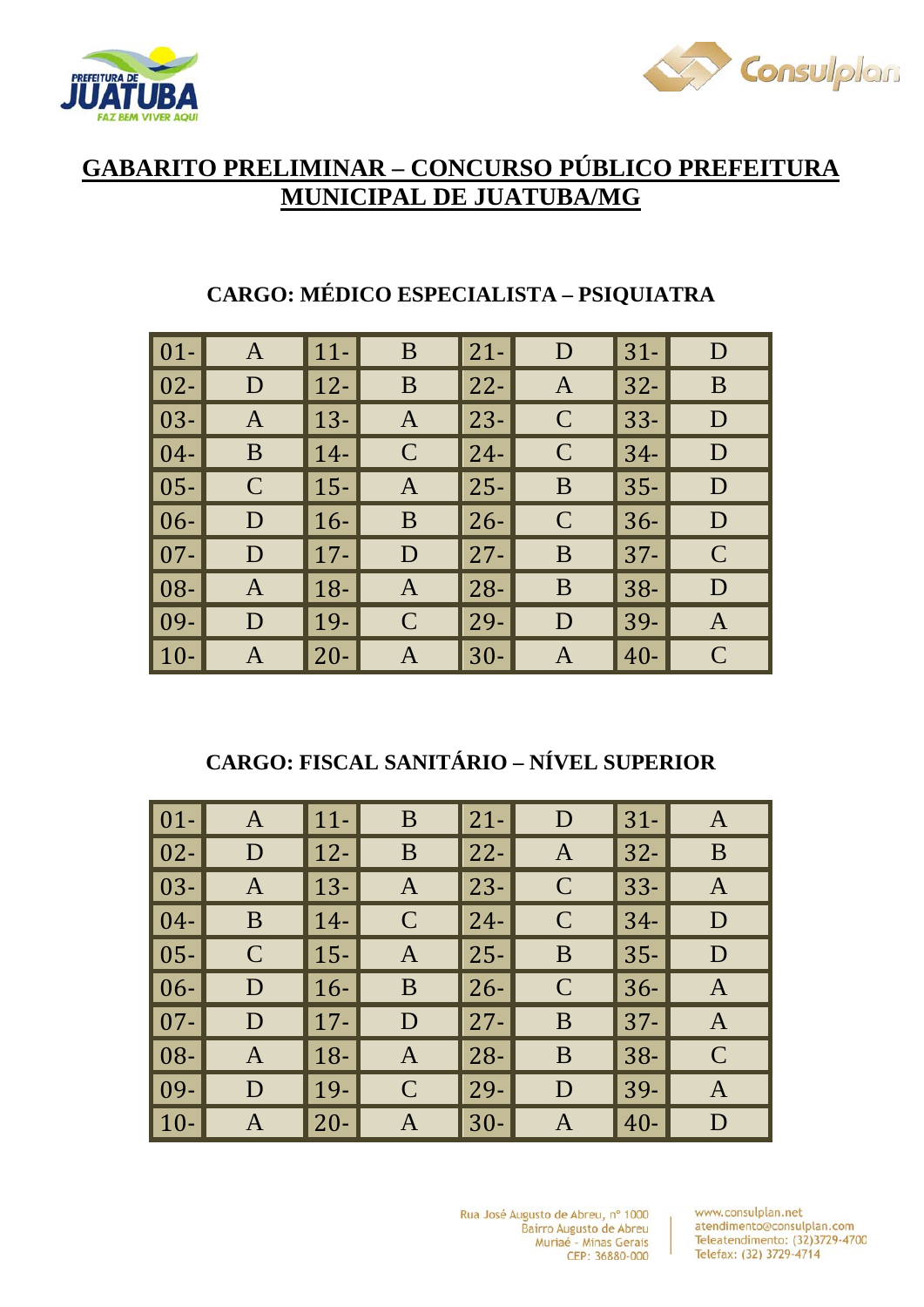



| $\overline{\hspace{.08cm}}\hspace{.08cm}01}$ - | A             | $ 11-$      | B            | $21 -$ | D             | $31-$  | A             |
|------------------------------------------------|---------------|-------------|--------------|--------|---------------|--------|---------------|
| $\vert$ 02-                                    | D             | $ 12-$      | B            | $22 -$ | A             | $32 -$ | D             |
| $\vert$ 03-                                    | A             | $ 13-$      | $\mathbf{A}$ | $ 23-$ | $\mathcal{C}$ | $33 -$ | B             |
| $\mid$ 04-                                     | B             | $14-$       | $\mathsf{C}$ | $24 -$ | $\mathbf C$   | $34-$  | A             |
| $\vert 05 -$                                   | $\mathcal{C}$ | $ 15-$      | A            | $ 25-$ | B             | $35 -$ | $\mathcal{C}$ |
| $\vert 06 -$                                   | D             | $16-$       | B            | $ 26-$ | $\mathcal{C}$ | $36 -$ | B             |
| $\overline{107}$                               | D             | $\vert$ 17- | D            | $27 -$ | B             | $37 -$ | $\mathcal{C}$ |
| $\mid$ 08-                                     | A             | $18-$       | A            | $28 -$ | B             | $38 -$ | $\mathcal{C}$ |
| $\mid$ 09-                                     | D             | $ 19-$      | $\mathbf C$  | $ 29-$ | D             | $39-$  | A             |
| $\vert$ 10-                                    | A             | $20 -$      | A            | $30-$  | A             | $40 -$ | A             |

## **CARGO: NUTRICIONISTA**

## **CARGO: PSICÓLOGO**

| $\vert$ 01-  | A            | $\vert$ 11- | B            | $21 -$ | D             | $31-$  | B |
|--------------|--------------|-------------|--------------|--------|---------------|--------|---|
| $\vert$ 02-  | D            | $\vert$ 12- | B            | $22 -$ | A             | $32 -$ | B |
| $\vert$ 03-  | A            | $\vert$ 13- | $\mathbf{A}$ | $23 -$ | $\mathcal{C}$ | $33 -$ | B |
| $\vert$ 04-  | B            | $\vert$ 14- | $\mathbf C$  | $24 -$ | $\mathbf C$   | $34-$  | D |
| $\vert$ 05-  | $\mathsf{C}$ | $\vert$ 15- | $\mathbf{A}$ | $ 25-$ | B             | $35 -$ | D |
| $\vert 06 -$ | D            | $16-$       | B            | $26 -$ | $\mathcal{C}$ | $36 -$ | D |
| $\vert$ 07-  | ${\rm D}$    | $\vert$ 17- | D            | $27 -$ | B             | $37 -$ | D |
| $\vert$ 08-  | A            | $\vert$ 18- | $\mathbf{A}$ | $ 28-$ | B             | $38 -$ | A |
| $\vert$ 09-  | D            | $\vert$ 19- | $\mathbf C$  | $29-$  | D             | $39 -$ | B |
| $\vert$ 10-  | A            | $\vert$ 20- | A            | $30-$  | A             | $40 -$ | B |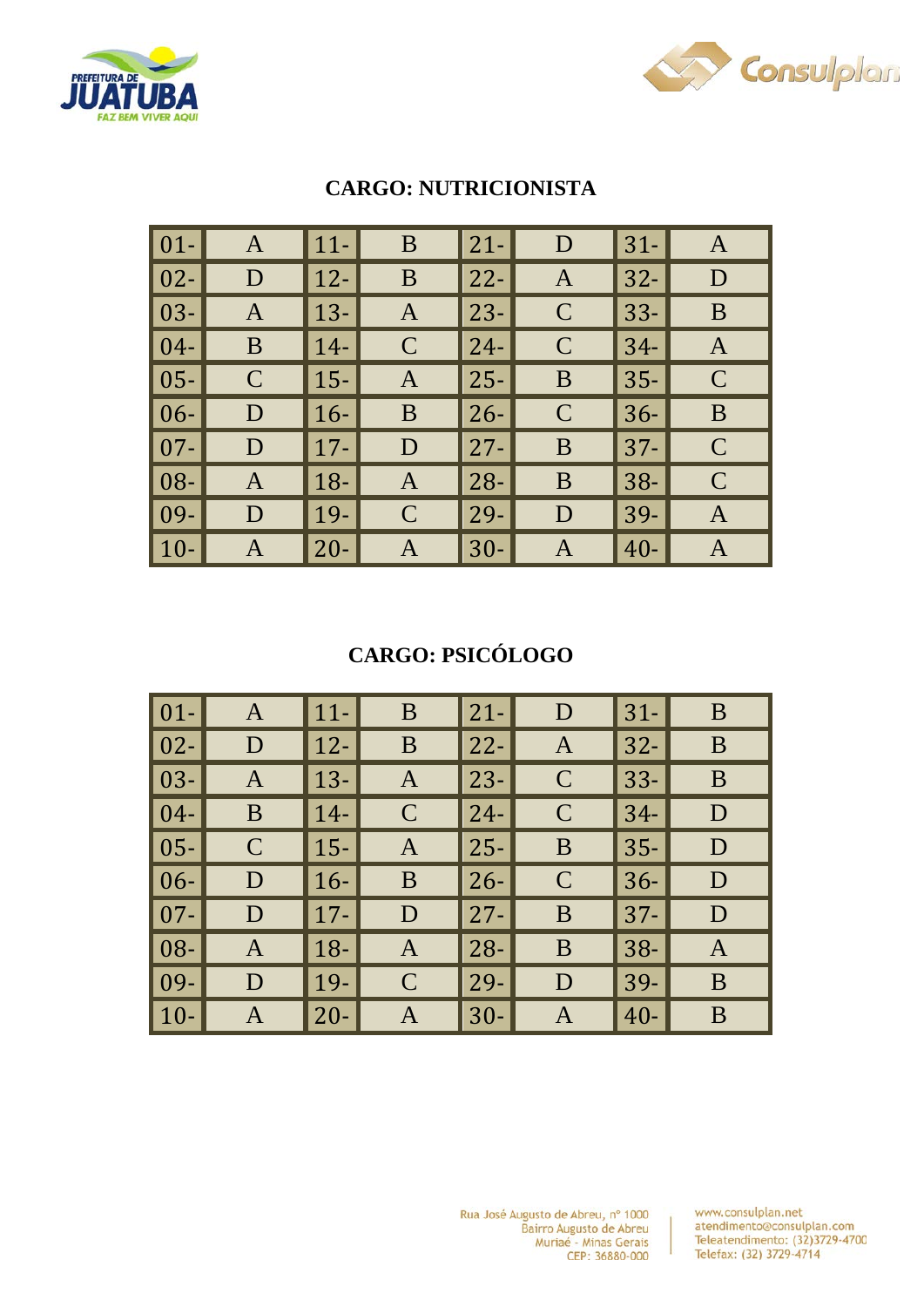



| $\vert$ 01-         | A            | $11-$               | B             | $ 21-$ | D            | $31-$  | $\mathbf{A}$  |
|---------------------|--------------|---------------------|---------------|--------|--------------|--------|---------------|
| $\vert$ 02-         | D            | $12 -$              | B             | $ 22-$ | A            | $32 -$ | D             |
| $\vert$ 03- $\vert$ | A            | $\vert$ 13- $\vert$ | $\mathbf{A}$  | $ 23-$ | $\mathsf{C}$ | $33 -$ | B             |
| $\vert 04-$         | B            | $14-$               | $\mathcal{C}$ | $ 24-$ | $\mathbf C$  | $34-$  | $\mathbf C$   |
| $\vert$ 05- $\vert$ | $\mathsf{C}$ | $15-$               | $\mathbf{A}$  | $ 25-$ | B            | $35 -$ | D             |
| $\vert 06 -$        | D            | $16-$               | B             | $ 26-$ | $\mathbf C$  | $36-$  | A             |
| $\vert$ 07-         | D            | $17 -$              | D             | $ 27-$ | B            | $37 -$ | D             |
| $\vert$ 08-         | A            | $18 -$              | $\mathbf{A}$  | $ 28-$ | B            | $38 -$ | D             |
| $\vert$ 09-         | D            | 19-                 | $\mathbf C$   | $ 29-$ | D            | $39-$  | B             |
| $\vert$ 10-         | A            | $20 -$              | A             | $30 -$ | Α            | $40 -$ | $\mathcal{C}$ |

## **CARGO: TERAPEUTA OCUPACIONAL**

#### **CARGO: PEDAGOGO**

| $\vert$ 01-  | A            | $\vert$ 11- | $\mathcal{C}$ | $\vert$ 21- | $\mathsf{C}$ | $31-$  | D            |
|--------------|--------------|-------------|---------------|-------------|--------------|--------|--------------|
| $\vert 02 -$ | D            | $ 12-$      | B             | $ 22-$      | A            | $32 -$ | A            |
| $\vert$ 03-  | $\mathbf{A}$ | $\vert$ 13- | D             | $\vert$ 23- | B            | $33 -$ | $\mathbf C$  |
| $\vert$ 04-  | B            | $14-$       | B             | $ 24-$      | $\mathbf C$  | $34-$  | $\mathcal C$ |
| $\vert$ 05-  | $\mathbf C$  | $\vert$ 15- | $\mathcal{C}$ | $ 25-$      | B            | $35 -$ | B            |
| $\vert 06 -$ | D            | $ 16-$      | B             | $\vert$ 26- | $\mathbf{A}$ | $36 -$ | $\mathbf C$  |
| $\vert$ 07-  | D            | $\vert$ 17- | D             | $\vert$ 27- | B            | $37 -$ | B            |
| $\vert$ 08-  | A            | $\vert$ 18- | $\mathbf{A}$  | $ 28-$      | $\mathsf{C}$ | $38 -$ | B            |
| $\vert$ 09-  | D            | $\vert$ 19- | D             | $\vert$ 29- | D            | $ 39-$ | D            |
| $\vert$ 10-  | A            | $ 20-$      | B             | $ 30-$      | $\mathbf C$  | $40 -$ | $\mathbf{A}$ |

 $\overline{1}$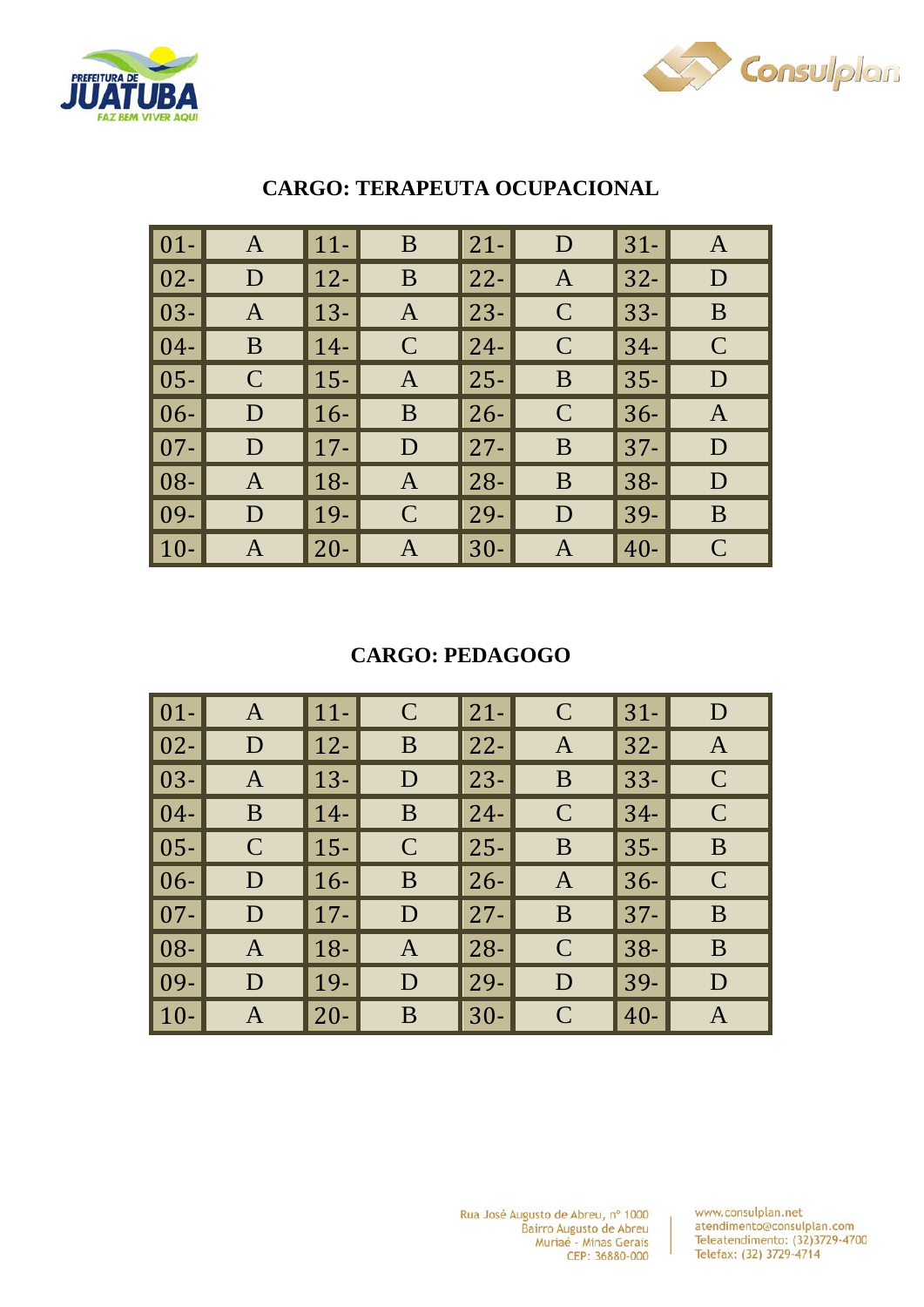



| $\boxed{01}$ | A             | $11-$  | $\mathcal{C}$ | $21 -$ | B            | $31 -$ | D             |
|--------------|---------------|--------|---------------|--------|--------------|--------|---------------|
| $\boxed{02}$ | D             | $12-$  | B             | $22 -$ | A            | $32 -$ | $\mathbf{A}$  |
| $\vert 03 -$ | A             | $13 -$ | D             | $23 -$ | D            | $33 -$ | $\mathbf C$   |
| $\vert 04-$  | B             | $14-$  | B             | $24 -$ | $\mathbf C$  | $34-$  | $\mathcal{C}$ |
| $\vert 05 -$ | $\mathcal{C}$ | $15-$  | $\mathcal{C}$ | $25 -$ | D            | $35 -$ | B             |
| $\vert 06 -$ | D             | $16-$  | B             | $26 -$ | $\mathbf{A}$ | $36 -$ | $\mathbf C$   |
| $\vert$ 07-  | D             | $17 -$ | D             | $27 -$ | D            | $37 -$ | B             |
| $\vert 08 -$ | A             | $18 -$ | A             | $28 -$ | D            | $38 -$ | B             |
| $\vert$ 09-  | D             | $19-$  | D             | $29-$  | D            | 39-    | D             |
| $ 10-$       | A             | $20 -$ | B             | $30-$  | $\mathbf C$  | $40 -$ | Α             |

# **CARGO: PROFESSOR DE EDUCAÇÃO BÁSICA – PIII – ARTES**

# **CARGO: PROFESSOR DE EDUCAÇÃO BÁSICA – PIII – EDUCAÇÃO FÍSICA**

| $01-$  | A            | $\vert$ 11-  | $\mathsf{C}$  | $21 -$ | D             | $31 -$ | D             |
|--------|--------------|--------------|---------------|--------|---------------|--------|---------------|
| $02 -$ | D            | $ 12-$       | B             | $22 -$ | A             | $32 -$ | $\mathbf{A}$  |
| $03 -$ | $\mathbf{A}$ | $\vert$ 13-  | D             | $23 -$ | $\mathcal{C}$ | $33 -$ | $\mathbf C$   |
| $04 -$ | B            | $14-$        | B             | $24 -$ | D             | $34 -$ | $\mathcal{C}$ |
| $05 -$ | $\mathsf{C}$ | $ 15-$       | $\mathcal{C}$ | $25 -$ | D             | $35 -$ | B             |
| $06 -$ | D            | $ 16-$       | B             | $26 -$ | $\mathbf C$   | $36 -$ | $\mathbf C$   |
| $07 -$ | D            | $\vert$ 17-  | D             | $27 -$ | A             | $37 -$ | B             |
| 08-    | $\mathbf{A}$ | $\vert 18 -$ | $\mathbf{A}$  | $28 -$ | D             | $38 -$ | B             |
| 09-    | D            | $\vert$ 19-  | D             | $29 -$ | $\mathbf C$   | 39-    | D             |
| $10-$  | A            | $ 20-$       | B             | $30-$  | B             | $40 -$ | Α             |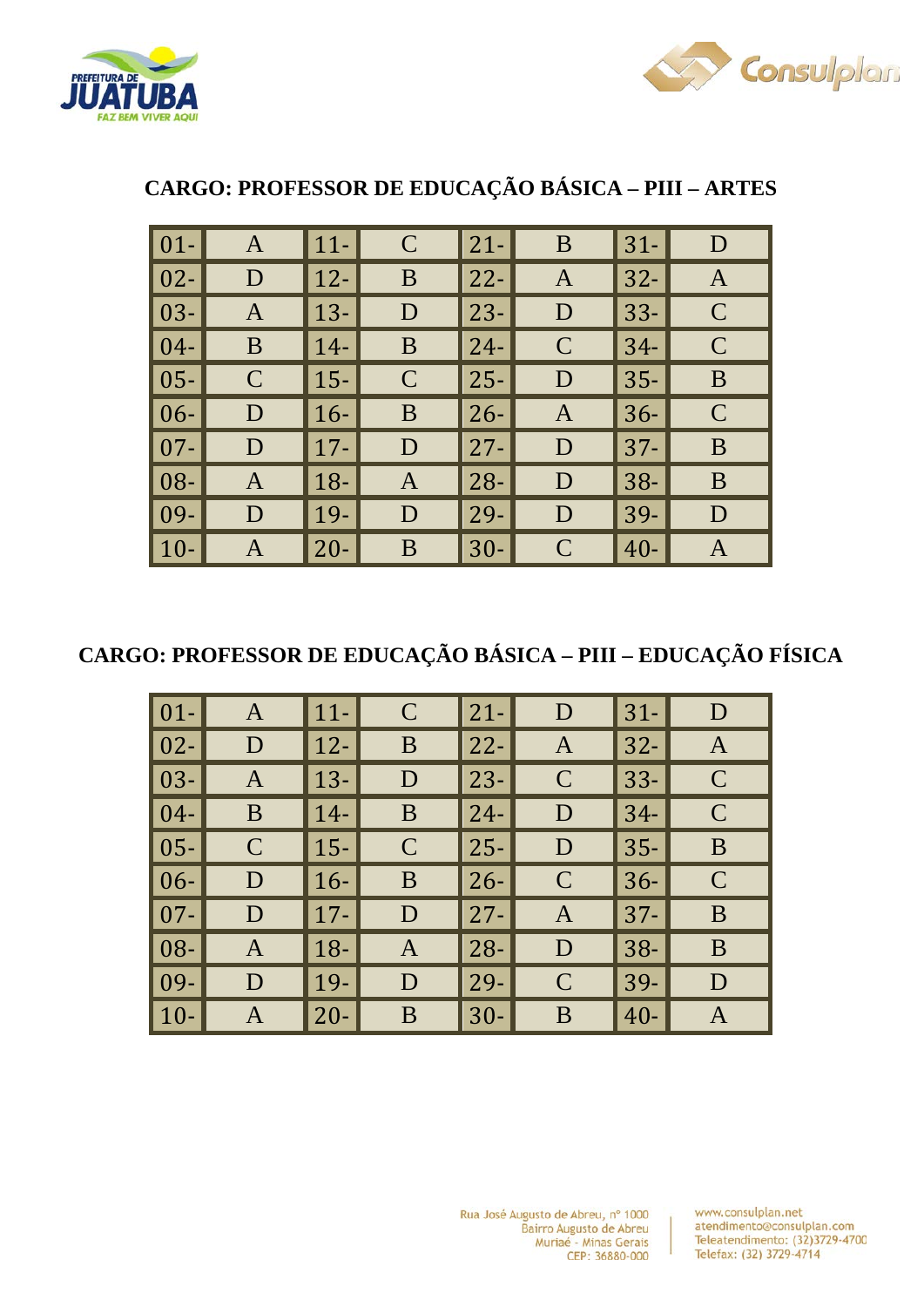



# **CARGO: PROFESSOR DE EDUCAÇÃO BÁSICA – PIII – ENSINO RELIGIOSO**

| $\vert$ 01-  | A            | $11-$  | $\mathbf C$ | $ 21-$ | $\mathbf{A}$ | $31-$  | D             |
|--------------|--------------|--------|-------------|--------|--------------|--------|---------------|
| $\vert 02 -$ | D            | $12 -$ | B           | $ 22-$ | $\mathbf C$  | $32 -$ | $\mathbf{A}$  |
| $\vert$ 03-  | A            | $13 -$ | D           | $ 23-$ | A            | $33 -$ | $\mathcal{C}$ |
| $\mid$ 04-   | B            | $14-$  | B           | $24 -$ | B            | $34 -$ | $\mathsf{C}$  |
| $ 05-$       | $\mathsf{C}$ | $15 -$ | $\mathbf C$ | $ 25-$ | $\mathbf{A}$ | $35 -$ | B             |
| $\vert 06 -$ | D            | $16-$  | B           | $ 26-$ | $\mathbf{A}$ | $36 -$ | $\mathcal{C}$ |
| $\vert 07 -$ | D            | $17 -$ | D           | $ 27-$ | D            | $37 -$ | B             |
| $\mid$ 08-   | A            | $18 -$ | A           | $ 28-$ | B            | $38 -$ | B             |
| $\mid$ 09-   | D            | 19-    | D           | $ 29-$ | D            | 39-    | D             |
| $\vert$ 10-  | A            | $20 -$ | B           | 30-    | $\mathbf C$  | $40 -$ | Α             |

## **CARGO: PROFESSOR DE EDUCAÇÃO BÁSICA – PIII – GEOGRAFIA**

| $\boxed{01}$ | A            | $11-$  | $\mathsf{C}$  | $21 -$ | $\mathcal{C}$ | $31 -$ | D             |
|--------------|--------------|--------|---------------|--------|---------------|--------|---------------|
| $\boxed{02}$ | D            | $12-$  | B             | $22 -$ | D             | $32 -$ | $\mathbf{A}$  |
| $\vert 03 -$ | $\mathbf{A}$ | $13 -$ | D             | $23 -$ | D             | $33 -$ | $\mathbf C$   |
| $\vert 04-$  | B            | $14-$  | B             | $24 -$ | $\mathcal{C}$ | $34-$  | $\mathcal{C}$ |
| $\vert 05 -$ | $\mathsf{C}$ | $15 -$ | $\mathcal{C}$ | $25 -$ | $\mathcal{C}$ | $35 -$ | B             |
| $\vert 06 -$ | D            | $16-$  | B             | $26 -$ | B             | $36 -$ | $\mathbf C$   |
| $\vert 07 -$ | D            | $17 -$ | D             | $27 -$ | B             | $37 -$ | B             |
| $\vert 08 -$ | $\mathbf{A}$ | $18-$  | A             | $28 -$ | D             | $38 -$ | B             |
| $\vert$ 09-  | D            | 19-    | D             | $29-$  | D             | 39-    | D             |
| $\vert$ 10-  | A            | $20 -$ | B             | $30-$  | $\mathbf C$   | $40 -$ | Α             |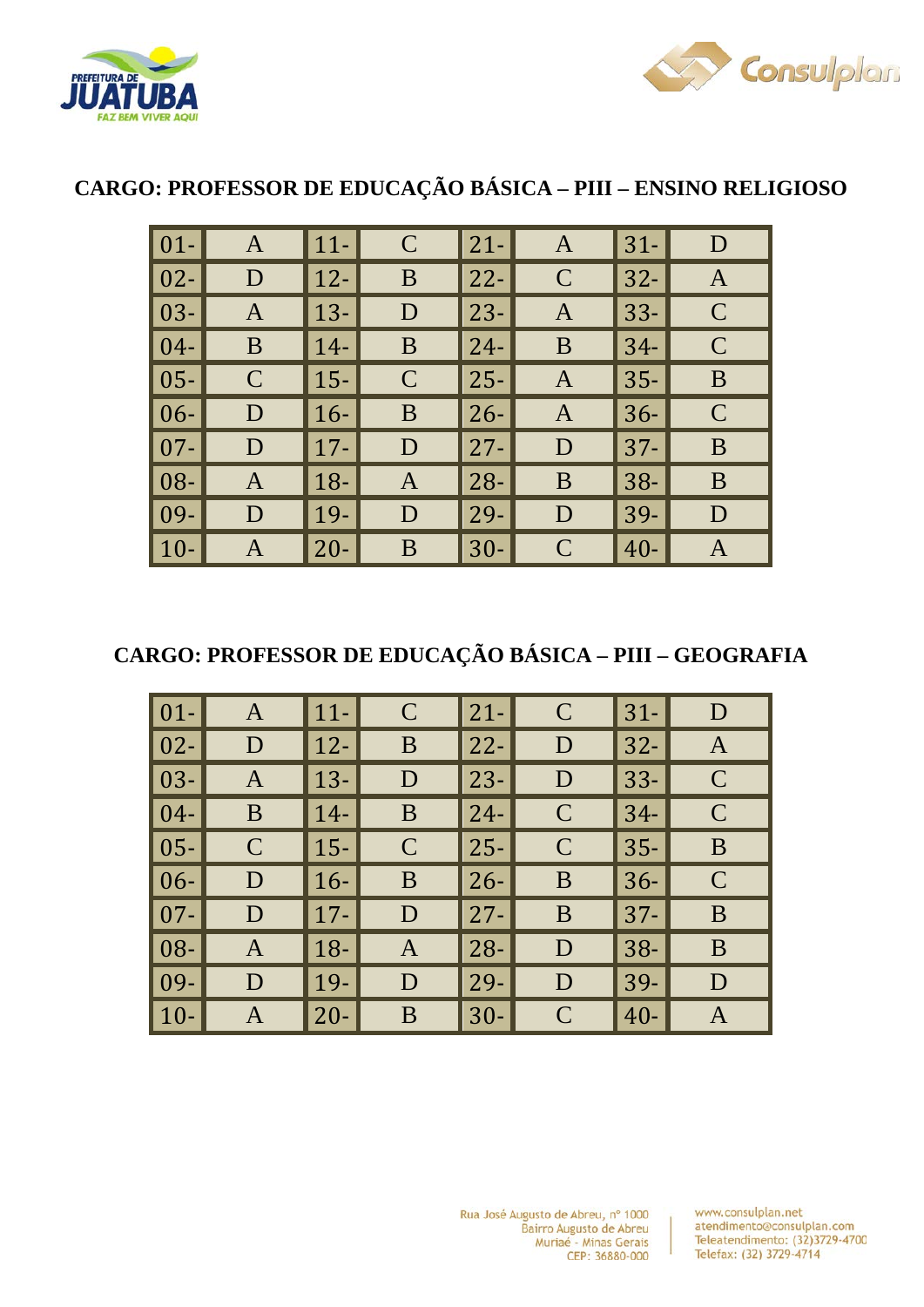



| $\vert$ 01-        | A             | $11-$  | $\mathcal{C}$ | $21 -$ | A            | $31 -$ | D             |
|--------------------|---------------|--------|---------------|--------|--------------|--------|---------------|
| $\overline{102}$ - | D             | $12 -$ | B             | $22 -$ | D            | $32 -$ | A             |
| $\mid$ 03-         | A             | $13 -$ | D             | $23 -$ | $\mathbf{A}$ | $33 -$ | $\mathcal C$  |
| $ 04-$             | B             | $14-$  | B             | $24 -$ | A            | $34-$  | $\mathcal{C}$ |
| 105-               | $\mathcal{C}$ | $15 -$ | $\mathcal{C}$ | $25 -$ | A            | $35 -$ | B             |
| $ 06-$             | D             | $16-$  | B             | $26 -$ | $\mathbf{A}$ | $36 -$ | $\mathbf C$   |
| $\overline{07}$    | D             | $17 -$ | D             | $27 -$ | $\mathbf C$  | $37 -$ | B             |
| 108-               | A             | $18 -$ | A             | $28 -$ | A            | $38 -$ | B             |
| 09-                | D             | $19-$  | D             | $29 -$ | B            | $39 -$ | D             |
| $10-$              | A             | $20 -$ | B             | $30-$  | D            | $40 -$ | Α             |

# **CARGO: PROFESSOR DE EDUCAÇÃO BÁSICA – PIII – INGLÊS**

## **CARGO: PROFESSOR DE EDUCAÇÃO BÁSICA – PIII – MATEMÁTICA**

| $\vert$ 01-  | A            | $\vert$ 11- | $\mathbf C$   | $21 -$ | $\mathbf C$    | $31 -$ | D            |
|--------------|--------------|-------------|---------------|--------|----------------|--------|--------------|
| $\vert 02 -$ | D            | $ 12-$      | B             | $22 -$ | D              | $32 -$ | $\mathbf{A}$ |
| $\vert$ 03-  | $\mathbf{A}$ | $\vert$ 13- | D             | $23 -$ | B              | $33 -$ | $\mathbf C$  |
| $\vert$ 04-  | B            | $14-$       | B             | $24 -$ | D              | $34-$  | $\mathcal C$ |
| $\vert$ 05-  | $\mathsf{C}$ | $\vert$ 15- | $\mathcal{C}$ | $25 -$ | B              | $35 -$ | B            |
| $\vert 06 -$ | D            | $ 16-$      | B             | $26 -$ | B              | $36 -$ | $\mathbf C$  |
| $\vert$ 07-  | $\mathbf D$  | $\vert$ 17- | D             | $27 -$ | B              | $37 -$ | B            |
| $\vert$ 08-  | A            | $\vert$ 18- | A             | $28 -$ | B              | $38 -$ | B            |
| $\vert$ 09-  | D            | $\vert$ 19- | D             | $29-$  | $\overline{A}$ | 39-    | D            |
| $\vert$ 10-  | A            | $\vert$ 20- | B             | $30-$  | A              | $40 -$ | Α            |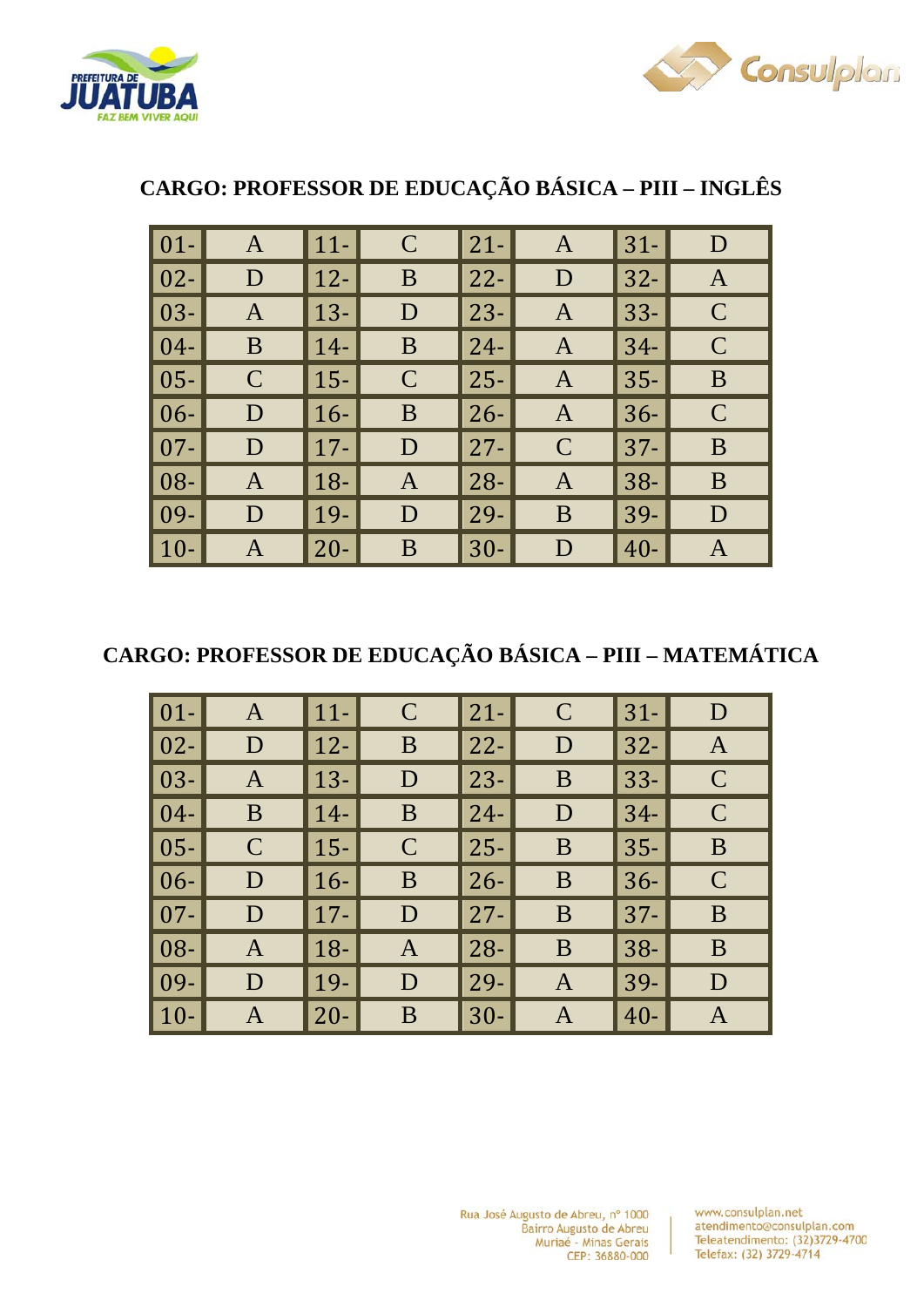



| $ 01-$       | A            | $11-$  | $\mathcal{C}$ | $ 21-$ | B             | $31-$  | D             |
|--------------|--------------|--------|---------------|--------|---------------|--------|---------------|
| $\vert 02 -$ | D            | $12 -$ | B             | $ 22-$ | $\mathbf C$   | $32 -$ | A             |
| $\vert 03 -$ | $\mathbf{A}$ | $13 -$ | D             | $ 23-$ | $\mathbf{A}$  | $33 -$ | $\mathcal{C}$ |
| $\vert 04 -$ | B            | $14-$  | B             | $ 24-$ | D             | $34-$  | $\mathcal C$  |
| $\vert 05 -$ | $\mathbf C$  | $15 -$ | $\mathsf{C}$  | $25 -$ | D             | $35 -$ | B             |
| $\mid$ 06-   | D            | $16-$  | B             | $ 26-$ | $\mathcal{C}$ | $36 -$ | $\mathcal{C}$ |
| $\vert 07 -$ | D            | $17 -$ | D             | $ 27-$ | B             | $37 -$ | B             |
| $ 08-$       | A            | $18-$  | $\mathbf{A}$  | $ 28-$ | B             | $38 -$ | B             |
| $\mid$ 09-   | D            | 19-    | D             | $ 29-$ | A             | 39-    | D             |
| $10 -$       | A            | $20 -$ | B             | $30-$  | A             | $40 -$ | Α             |

# **CARGO: PROFESSOR DE EDUCAÇÃO BÁSICA – PII**

# **CARGO: PROFESSOR DE EDUCAÇÃO BÁSICA – PI**

| $\boxed{01}$ | A            | $\vert$ 11- | $\mathcal{C}$ | $21 -$      | D             | $31-$  | D             |
|--------------|--------------|-------------|---------------|-------------|---------------|--------|---------------|
| $\vert 02 -$ | D            | $\vert$ 12- | B             | $22 -$      | $\mathbf C$   | $ 32-$ | $\mathbf{A}$  |
| $\vert$ 03-  | A            | $\vert$ 13- | D             | $23 -$      | $\mathsf C$   | $33 -$ | $\mathcal{C}$ |
| $\vert 04-$  | B            | $\vert$ 14- | B             | $24 -$      | B             | $34-$  | $\mathsf{C}$  |
| $\vert 05 -$ | $\mathsf{C}$ | $\vert$ 15- | $\mathcal{C}$ | $ 25-$      | $\mathcal{C}$ | $ 35-$ | B             |
| $\vert 06 -$ | D            | $16-$       | B             | $ 26-$      | A             | $36 -$ | $\mathcal{C}$ |
| $\vert 07 -$ | D            | $\vert$ 17- | D             | $27 -$      | B             | $ 37-$ | B             |
| $\vert 08 -$ | A            | $\vert$ 18- | $\mathbf{A}$  | $ 28-$      | D             | $38 -$ | B             |
| $\vert$ 09-  | D            | $ 19-$      | D             | $\vert$ 29- | D             | $ 39-$ | D             |
| $ 10-$       | Α            | $\vert$ 20- | B             | $30-$       | $\mathsf{C}$  | $40 -$ | A             |

Ï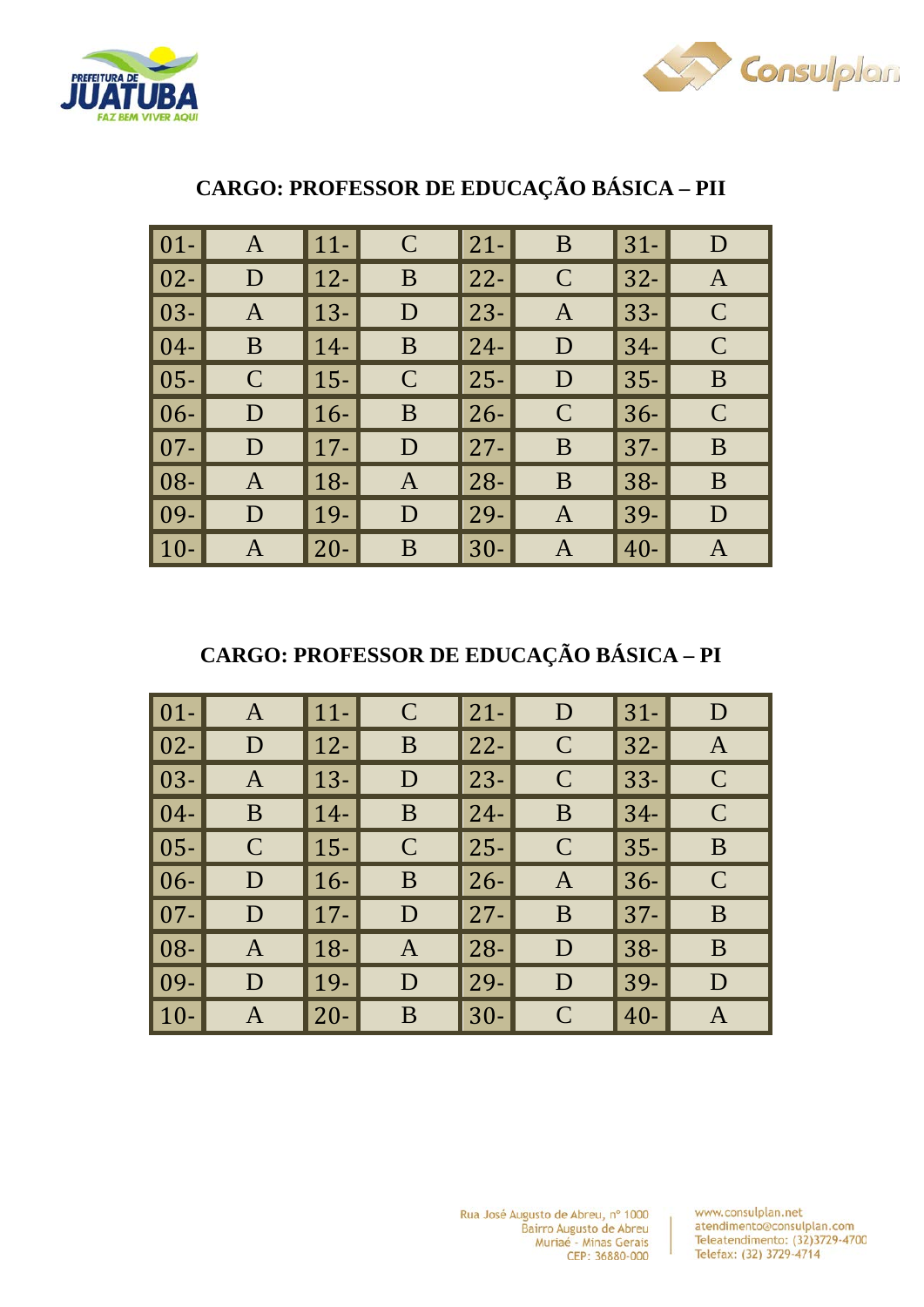



| $\vert$ 01-                  | A             | $ 11-$      | $\mathsf{C}$  | $21 -$ | A             | $31-$  | D            |
|------------------------------|---------------|-------------|---------------|--------|---------------|--------|--------------|
| $\vert$ 02- $\vert$          | D             | $12 -$      | B             | $22 -$ | D             | $32 -$ | $\mathbf{A}$ |
| $\vert$ 03- $\vert$          | A             | $13 -$      | D             | $ 23-$ | $\mathbf{A}$  | $33 -$ | $\mathbf C$  |
| $\overline{\phantom{1}04}$ - | B             | $14-$       | B             | $24 -$ | D             | $34-$  | $\mathsf{C}$ |
| $\vert$ 05- $\vert$          | $\mathcal{C}$ | $ 15-$      | $\mathcal{C}$ | $ 25-$ | $\mathcal{C}$ | $35 -$ | B            |
| $\vert 06 - \vert$           | D             | $16-$       | B             | $ 26-$ | D             | $36 -$ | $\mathbf C$  |
| $\vert$ 07-                  | D             | $\vert$ 17- | D             | $ 27-$ | A             | $37 -$ | B            |
| $\vert$ 08- $\vert$          | A             | $18-$       | A             | $ 28-$ | D             | $38 -$ | B            |
| $\vert$ 09- $\vert$          | D             | 19-         | D             | $ 29-$ | $\mathbf{A}$  | 39-    | D            |
| $\vert$ 10-                  | A             | $20 -$      | B             | $30-$  | D             | $40 -$ | Α            |

## **CARGO: ASSISTENTE SOCIAL**

#### **CARGO: ENGENHEIRO CIVIL**

| $\vert$ 01- | A           | $\vert$ 11- | $\mathcal{C}$ | $21 -$ | A            | $31-$  | D              |
|-------------|-------------|-------------|---------------|--------|--------------|--------|----------------|
| $\vert$ 02- | D           | $\vert$ 12- | B             | $22 -$ | $\mathbf{A}$ | $32 -$ | $\overline{A}$ |
| $\vert$ 03- | A           | $13 -$      | D             | $23 -$ | $\mathbf C$  | $33 -$ | $\mathbf C$    |
| $\vert$ 04- | B           | $\vert$ 14- | B             | $24 -$ | D            | $34-$  | $\mathcal C$   |
| $\vert$ 05- | $\mathbf C$ | $\vert$ 15- | $\mathcal{C}$ | $ 25-$ | D            | $35 -$ | B              |
| $\vert$ 06- | D           | $16-$       | B             | $26 -$ | $\mathbf{A}$ | $36 -$ | $\mathbf C$    |
| $\vert$ 07- | $\mathbf D$ | $\vert$ 17- | D             | $27 -$ | D            | $37 -$ | B              |
| $\vert$ 08- | A           | $\vert$ 18- | $\mathbf{A}$  | $28 -$ | $\mathsf{C}$ | $38 -$ | B              |
| $\vert$ 09- | D           | $\vert$ 19- | D             | $ 29-$ | $\mathbf C$  | 39-    | D              |
| $\vert$ 10- | A           | $\vert$ 20- | B             | $30-$  | D            | $40 -$ | Α              |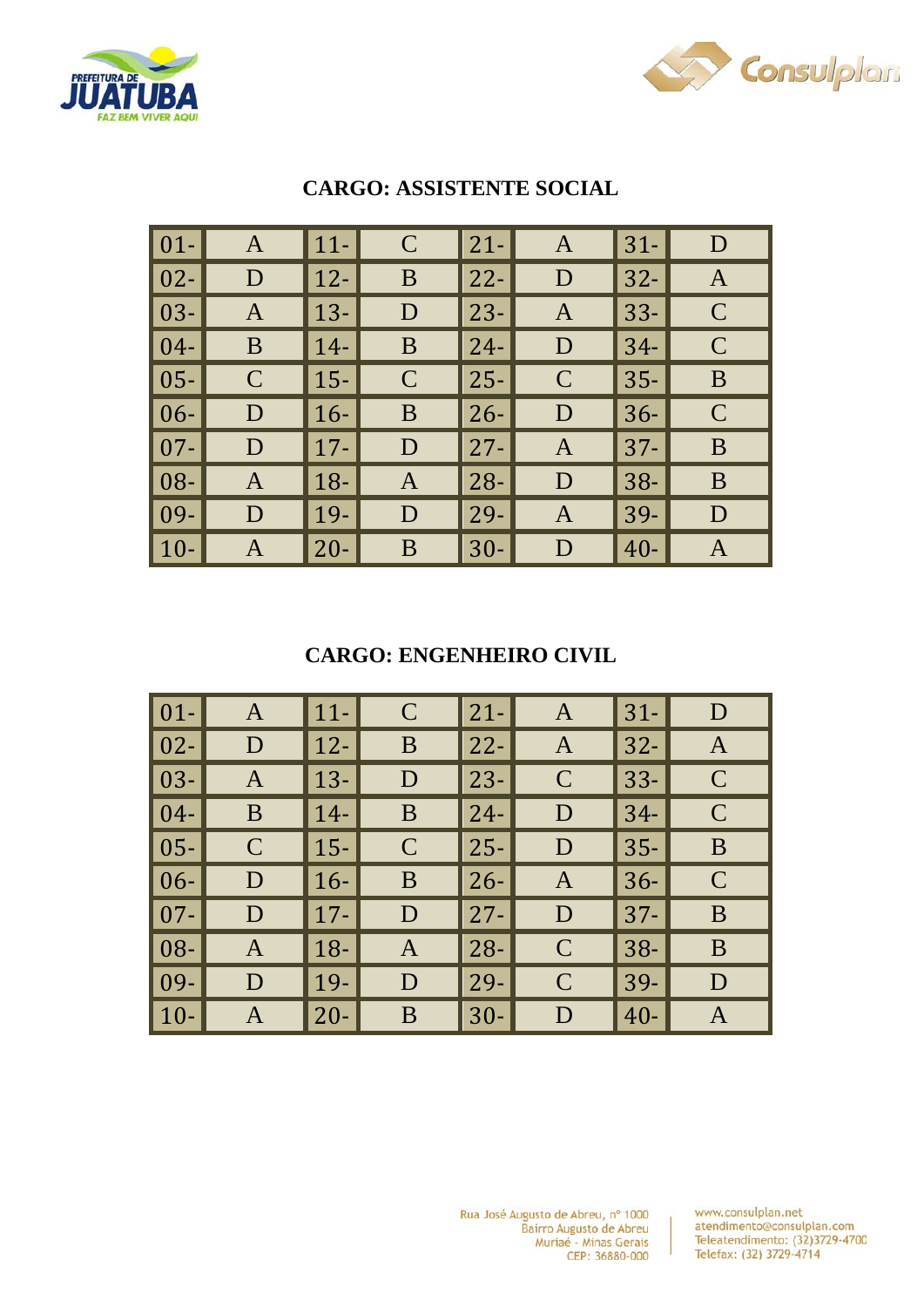



| $\vert$ 01-         | A            | $ 11-$ | $\mathbf C$  | $21 -$ | D           | $31 -$ | D              |
|---------------------|--------------|--------|--------------|--------|-------------|--------|----------------|
| $\vert 02 -$        | D            | $ 12-$ | B            | $22 -$ | D           | $32 -$ | $\overline{A}$ |
| $\vert$ 03-         | A            | $13 -$ | D            | $23 -$ | A           | $33 -$ | $\mathcal{C}$  |
| $\mid$ 04-          | B            | $14-$  | B            | $24 -$ | D           | $34-$  | $\mathcal{C}$  |
| $\vert$ 05- $\vert$ | $\mathsf{C}$ | $ 15-$ | $\mathbf C$  | $25 -$ | B           | $35 -$ | B              |
| $\vert 06 -$        | D            | $16-$  | B            | $26 -$ | $\mathbf C$ | $36-$  | $\mathcal{C}$  |
| $\vert 07 -$        | D            | $17 -$ | D            | $27 -$ | D           | $37 -$ | B              |
| $\mid$ 08-          | A            | $18-$  | $\mathbf{A}$ | $28 -$ | B           | $38 -$ | B              |
| $\mid$ 09-          | D            | $19-$  | D            | $29-$  | A           | 39-    | D              |
| $\vert$ 10-         | A            | $20 -$ | B            | $30-$  | A           | $40 -$ | A              |

# **CARGO: MÉDICO VETERINÁRIO**

#### **CARGO: MONITOR**

| $01 -$ | A             | $11-$  | A            | $21 -$ | $\mathcal{C}_{0}^{(n)}$ |
|--------|---------------|--------|--------------|--------|-------------------------|
| $02 -$ | A             | $12 -$ | $\mathbf C$  | $22 -$ | B                       |
| $03 -$ | $\mathcal{C}$ | $13 -$ | D            | $23 -$ | D                       |
| $04 -$ | A             | $14-$  | $\mathsf{C}$ | $24-$  | A                       |
| $05 -$ | $\mathcal{C}$ | $15 -$ | D            | $25 -$ | B                       |
| $06 -$ | $\mathsf{A}$  | $16-$  | B            | $26 -$ | $\overline{C}$          |
| $07 -$ | $\mathsf{C}$  | $17 -$ | A            | $27 -$ | $\mathcal{C}$           |
| 08-    | D             | $18 -$ | B            | $28 -$ | B                       |
| $09 -$ | D             | $19-$  | $\mathsf{C}$ | $29 -$ | B                       |
| $10-$  | B             | $20 -$ | B            | $30-$  | $\mathcal{C}$           |

Rua José Augusto de Abreu, nº 1000 Bairro Augusto de Abreu<br>Muriaé - Minas Gerais CEP: 36880-000

www.consulplan.net atendimento@consulplan.com<br>Teleatendimento: (32)3729-4700 Telefax: (32) 3729-4714

 $\overline{1}$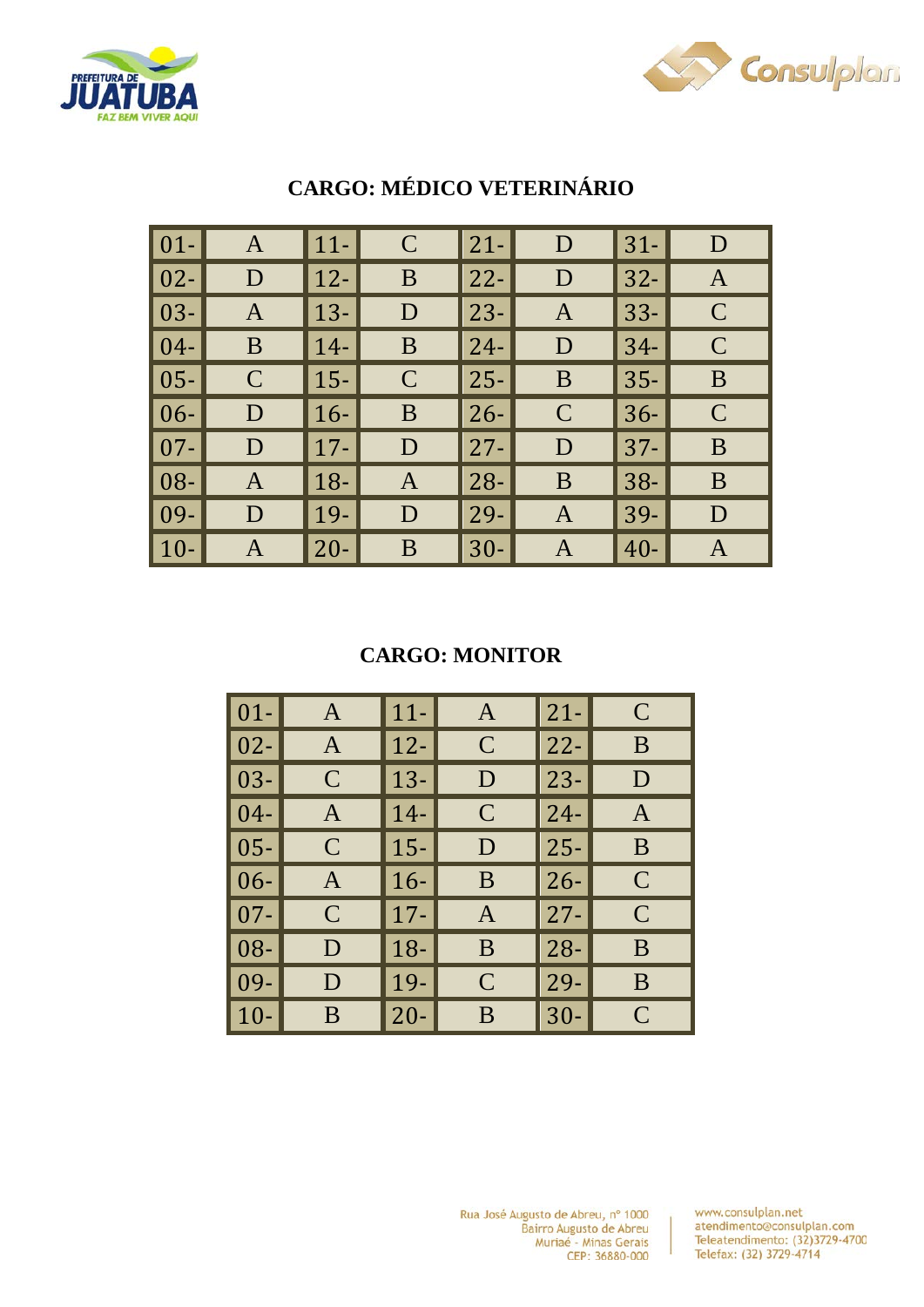



| $\vert$ 01- $\vert$ | B            | $11 -$ | $\mathbf{A}$  | $ 21-$ | $\mathbf{A}$  | $31-$  | $\mathsf{C}$  |
|---------------------|--------------|--------|---------------|--------|---------------|--------|---------------|
| $\vert 02 -$        | D            | $12 -$ | $\mathcal{C}$ | $ 22-$ | B             | $32 -$ | B             |
| $\vert 03 -$        | A            | $13 -$ | D             | $ 23-$ | $\mathbf C$   | $33 -$ | D             |
| $\vert 04 -$        | A            | $14-$  | $\mathsf{C}$  | $ 24-$ | D             | $34 -$ | A             |
| $\vert 05 - \vert$  | A            | $15 -$ | D             | 25-    | $\mathcal{C}$ | $35 -$ | B             |
| $ 06-$              | $\mathsf{C}$ | $16-$  | B             | $ 26-$ | $\mathbf{A}$  | $36-$  | $\mathcal{C}$ |
| $\vert 07 -$        | $\mathsf{C}$ | $17 -$ | A             | $ 27-$ | A             | $37 -$ | $\mathsf{C}$  |
| $ 08-$              | $\mathsf{C}$ | $18 -$ | B             | $ 28-$ | $\mathcal{C}$ | $38 -$ | B             |
| $\mid$ 09-          | B            | 19-    | $\mathbf C$   | $ 29-$ | B             | 39-    | B             |
| $10 -$              | $\mathsf{C}$ | $20 -$ | B             | $30-$  | $\mathbf C$   | $40 -$ | $\mathcal{C}$ |

## **CARGO: TÉCNICO DE ANALISES CLÍNICAS**

# **CARGO: TÉCNICO EM RADIOLOGIA**

| $\boxed{01}$ | B            | $\vert$ 11- | A              | $21 -$      | $\mathsf{C}$ | $31-$      | $\mathcal C$  |
|--------------|--------------|-------------|----------------|-------------|--------------|------------|---------------|
| $\vert$ 02-  | D            | $\vert$ 12- | $\mathcal{C}$  | $22 -$      | D            | $32 -$     | B             |
| $\vert 03 -$ | $\mathbf{A}$ | $\vert$ 13- | D              | $23-$       | B            | $33 -$     | D             |
| $\vert 04-$  | A            | $\vert$ 14- | $\mathbf C$    | $24 -$      | A            | $34-$      | A             |
| $\vert 05 -$ | $\mathbf{A}$ | $\vert$ 15- | D              | $ 25-$      | A            | $ 35-$     | B             |
| $\vert 06 -$ | $\mathsf{C}$ | $ 16-$      | B              | $\vert$ 26- | B            | $36 -$     | $\mathcal C$  |
| $\vert$ 07-  | $\mathsf{C}$ | $\vert$ 17- | $\overline{A}$ | $ 27-$      | A            | <b>37-</b> | $\mathcal{C}$ |
| $\vert 08 -$ | $\mathcal C$ | $\vert$ 18- | B              | $ 28-$      | D            | $38-$      | B             |
| $\vert$ 09-  | B            | $ 19-$      | $\mathcal{C}$  | $ 29-$      | D            | $ 39-$     | B             |
| $\vert$ 10-  | $\mathsf{C}$ | $\vert$ 20- | B              | $30-$       | D            | $40 -$     | $\mathcal{C}$ |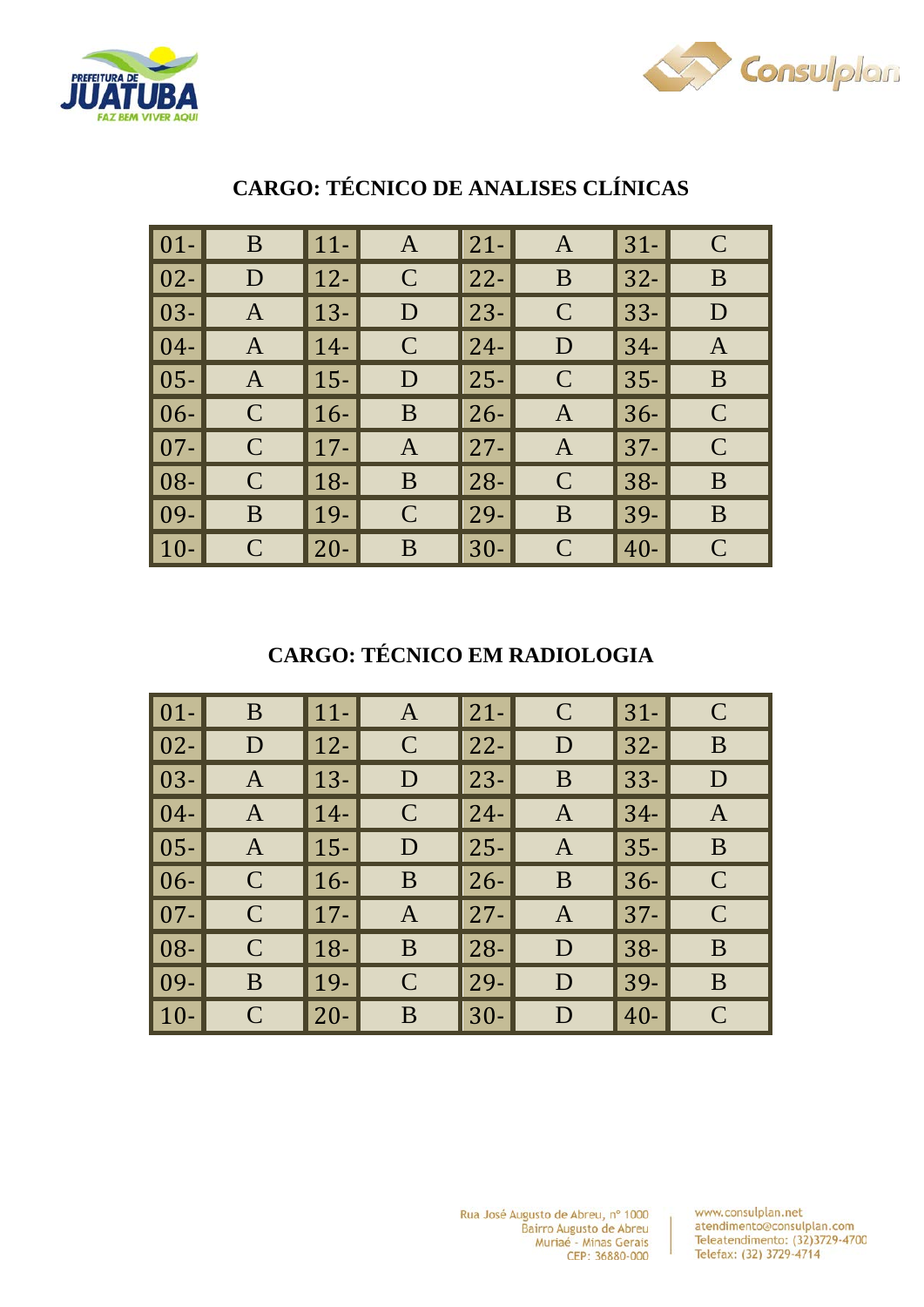



| $\overline{\hspace{.08cm}}\hspace{.08cm}01}$ - | B             | $ 11-$ | A            | $21 -$ | $\mathbf C$   | $31 -$ | $\mathcal{C}$ |
|------------------------------------------------|---------------|--------|--------------|--------|---------------|--------|---------------|
| $\vert 02 -$                                   | D             | $12 -$ | $\mathbf C$  | $22 -$ | $\mathbf C$   | $32 -$ | B             |
| $\vert$ 03-                                    | A             | $13 -$ | D            | $23 -$ | $\mathbf{A}$  | $33 -$ | D             |
| $\mid$ 04-                                     | A             | $14-$  | $\mathsf{C}$ | $24 -$ | $\mathsf{C}$  | $34-$  | A             |
| $\vert 05 -$                                   | A             | $ 15-$ | D            | $25 -$ | $\mathcal{C}$ | $35 -$ | B             |
| $ 06-$                                         | $\mathsf{C}$  | $16-$  | B            | $26 -$ | D             | $36-$  | $\mathcal{C}$ |
| $\overline{107}$                               | $\mathsf{C}$  | $17 -$ | $\mathbf{A}$ | $27 -$ | A             | $37 -$ | $\mathsf{C}$  |
| $\mid$ 08-                                     | $\mathcal{C}$ | $18-$  | B            | $28 -$ | B             | $38 -$ | B             |
| $\mid$ 09-                                     | B             | $ 19-$ | $\mathbf C$  | $29-$  | $\mathbf C$   | 39-    | B             |
| $\vert$ 10-                                    | $\mathsf{C}$  | $20 -$ | B            | $30-$  | B             | $40 -$ | $\mathcal{C}$ |

# **CARGO: FISCAL SANITÁRIO**

## **CARGO: OFICIAL DE ADMINISTRAÇÃO**

| $\boxed{01}$ | B            | $ 11-$      | A             | $21 -$ | B             | $31-$  | $\mathcal C$   |
|--------------|--------------|-------------|---------------|--------|---------------|--------|----------------|
| $\boxed{02}$ | D            | $12-$       | $\mathcal{C}$ | $22 -$ | A             | $32 -$ | B              |
| $\vert 03 -$ | A            | $ 13-$      | D             | $23 -$ | D             | $33 -$ | D              |
| $\vert 04-$  | A            | $14-$       | $\mathsf{C}$  | $24 -$ | D             | $34-$  | $\overline{A}$ |
| $\vert$ 05-  | A            | $ 15-$      | D             | $25 -$ | A             | $35 -$ | B              |
| $\vert 06 -$ | $\mathbf C$  | $16-$       | B             | $26 -$ | B             | $36 -$ | $\mathcal{C}$  |
| $\vert$ 07-  | $\mathbf C$  | $\vert$ 17- | $\mathbf{A}$  | $27 -$ | D             | $37 -$ | $\mathcal{C}$  |
| $\vert 08 -$ | $\mathsf{C}$ | $18 -$      | B             | $28 -$ | A             | $38 -$ | B              |
| $\vert$ 09-  | B            | $ 19-$      | $\mathbf C$   | $29-$  | $\mathcal{C}$ | $39-$  | B              |
| $\vert$ 10-  | $\mathsf{C}$ | $ 20-$      | B             | $30-$  | D             | $40 -$ | $\mathcal{C}$  |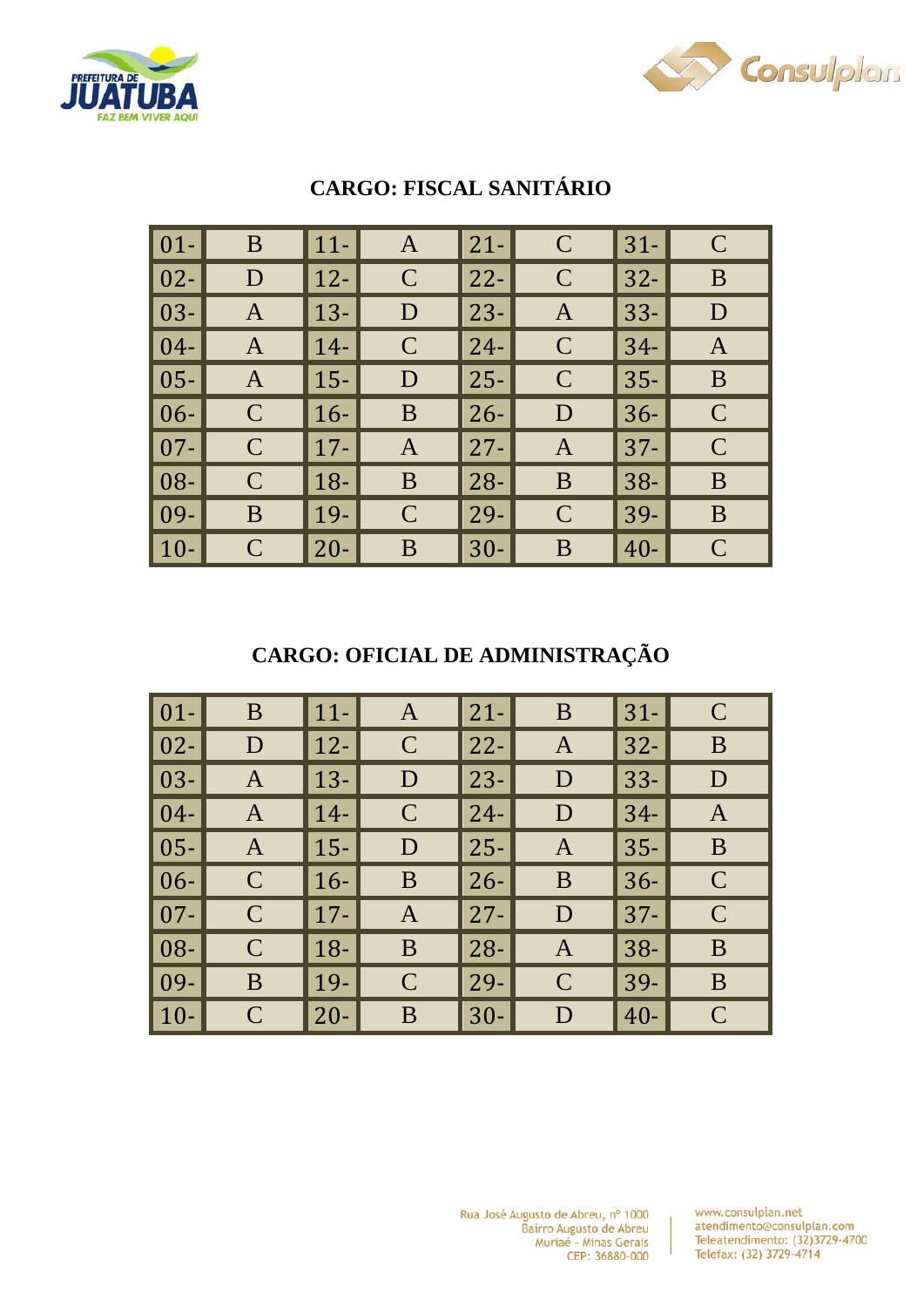



| $01 -$ | B              | $11-$  | A             | $21 -$ | $\mathcal{C}$ |
|--------|----------------|--------|---------------|--------|---------------|
| $02 -$ | $\mathcal{C}$  | $12 -$ | A             | $22 -$ | B             |
| $03 -$ | $\overline{C}$ | $13 -$ | $\mathsf{C}$  | $23 -$ | B             |
| $04 -$ | B              | $14-$  | D             | $24-$  | A             |
| $05 -$ | A              | $15 -$ | $\mathsf{C}$  | $25 -$ | D             |
| $06 -$ | $\overline{C}$ | $16-$  | $\mathbf{A}$  | $26 -$ | B             |
| $07 -$ | D              | $17 -$ | $\mathcal{C}$ | $27 -$ | A             |
| $08 -$ | A              | $18 -$ | B             | $28 -$ | A             |
| 09-    | A              | 19-    | $\mathsf{C}$  | $29-$  | A             |
| $10-$  | B              | $20 -$ | A             | $30-$  | $\mathcal{C}$ |

## **CARGO: AGENTE DE CONTROLE DE ZOONOSES**

## **CARGO: AUXILIAR DE ADMINISTRAÇÃO**

| $01-$  | B              | $11-$  | A             | $21 -$ | $\mathcal{C}$ |
|--------|----------------|--------|---------------|--------|---------------|
| $02 -$ | $\mathsf{C}$   | $12 -$ | A             | $22 -$ | B             |
| $03 -$ | $\mathcal{C}$  | $13 -$ | $\mathsf{C}$  | $23 -$ | B             |
| $04 -$ | B              | $14-$  | D             | $24-$  | A             |
| $05 -$ | A              | $15 -$ | $\mathsf{C}$  | $25 -$ | D             |
| $06 -$ | $\overline{C}$ | $16-$  | A             | $26 -$ | B             |
| $07 -$ | D              | $17 -$ | $\mathcal{C}$ | $27 -$ | A             |
| $08 -$ | A              | $18 -$ | B             | $28 -$ | A             |
| 09-    | A              | 19-    | $\mathsf{C}$  | $29-$  | A             |
| $10-$  | B              | $20 -$ | А             | $30-$  | $\mathcal{C}$ |

Rua José Augusto de Abreu, nº 1000 Bairro Augusto de Abreu<br>Muriaé - Minas Gerais CEP: 36880-000

www.consulplan.net atendimento@consulplan.com Teleatendimento: (32)3729-4700 Telefax: (32) 3729-4714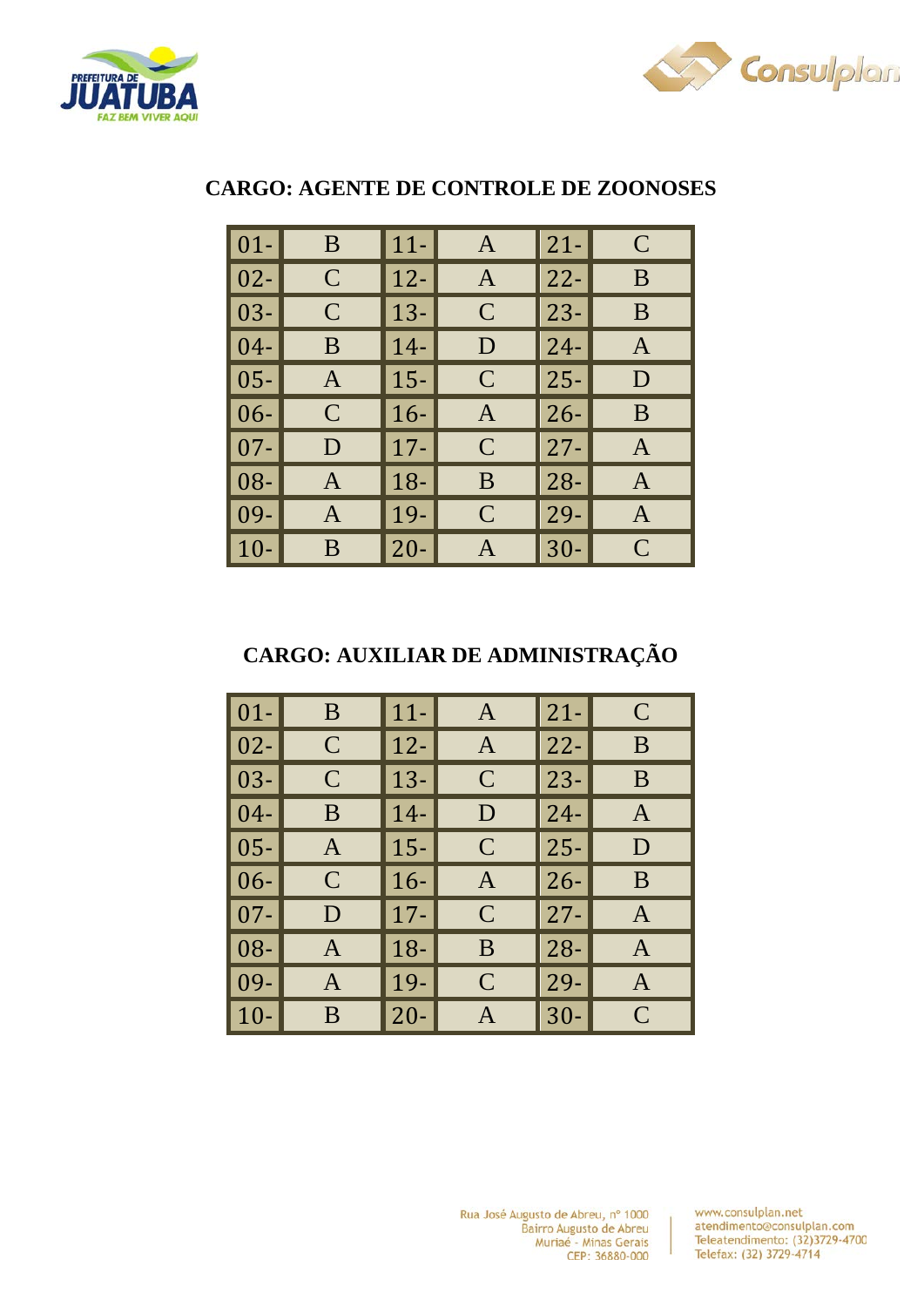



| $01 -$ | B             | $11-$  | A             | $21 -$ | $\mathcal{C}$ |
|--------|---------------|--------|---------------|--------|---------------|
| $02 -$ | $\mathcal{C}$ | $12 -$ | A             | $22 -$ | B             |
| $03 -$ | $\mathcal{C}$ | $13 -$ | $\mathbf C$   | $23 -$ | B             |
| $04 -$ | B             | $14-$  | D             | $24-$  | A             |
| $05 -$ | A             | $15 -$ | $\mathbf C$   | $25 -$ | D             |
| $06 -$ | $\mathcal{C}$ | $16-$  | A             | $26 -$ | B             |
| $07 -$ | D             | $17 -$ | $\mathcal{C}$ | $27 -$ | A             |
| 08-    | A             | $18-$  | B             | $28 -$ | A             |
| 09-    | A             | $19 -$ | $\mathsf{C}$  | $29-$  | A             |
| $10 -$ | B             | $20 -$ | A             | $30 -$ | $\mathcal{C}$ |

### **CARGO: BOMBEIRO**

#### **CARGO: ELETRICISTA**

| $01-$  | B             | $11-$  | A              | $21 -$ | $\mathbf C$  |
|--------|---------------|--------|----------------|--------|--------------|
| $02 -$ | $\mathbf C$   | $12 -$ | A              | $22 -$ | B            |
| $03 -$ | $\mathcal{C}$ | $13 -$ | $\mathsf{C}$   | $23 -$ | B            |
| $04 -$ | B             | $14-$  | D              | $24-$  | A            |
| $05 -$ | A             | $15 -$ | $\mathbf C$    | $25 -$ | D            |
| $06 -$ | $\mathsf{C}$  | $16-$  | A              | $26 -$ | B            |
| $07 -$ | D             | $17 -$ | $\mathsf{C}$   | $27 -$ | A            |
| 08-    | A             | $18 -$ | B              | $28 -$ | A            |
| 09-    | A             | 19-    | $\overline{C}$ | $29-$  | A            |
| $10-$  | B             | $20 -$ |                | $30-$  | $\mathsf{C}$ |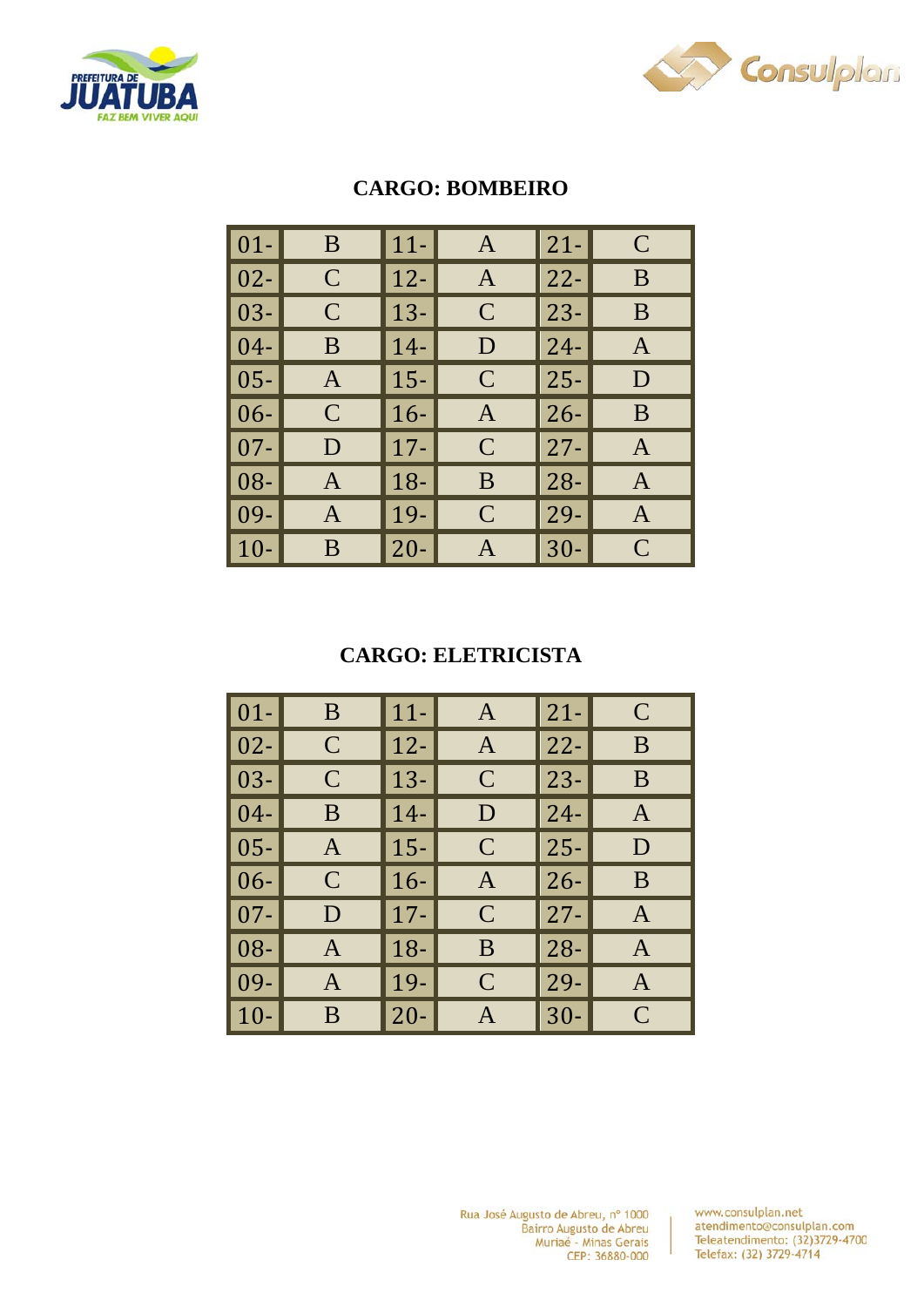



### **CARGO: MOTORISTA**

| $01 -$ | B            | $11 -$ | A              | $21 -$ | $\mathcal{C}$ |
|--------|--------------|--------|----------------|--------|---------------|
| $02 -$ | $\mathsf{C}$ | $12 -$ | A              | $22 -$ | B             |
| $03 -$ | $\mathsf{C}$ | $13 -$ | $\mathbf C$    | $23 -$ | B             |
| $04 -$ | B            | $14-$  | D              | $24-$  | A             |
| $05 -$ | A            | $15 -$ | $\mathbf C$    | $25 -$ | D             |
| $06 -$ | $\mathsf{C}$ | $16-$  | A              | $26 -$ | B             |
| $07 -$ | D            | $17 -$ | $\mathsf{C}$   | $27 -$ | A             |
| $08 -$ | A            | $18 -$ | B              | $28 -$ | A             |
| 09-    | A            | $19 -$ | $\overline{C}$ | $29-$  | A             |
| $10-$  | B            | $20 -$ |                | $30-$  | $\mathcal{C}$ |

### **CARGO: PEDREIRO**

| $ 01-$       | B              | $11 -$ | A              | $21 -$ | $\mathcal{C}$ |
|--------------|----------------|--------|----------------|--------|---------------|
| $ 02-$       | $\mathcal{C}$  | $12 -$ | A              | $22 -$ | B             |
| $\vert 03 -$ | $\overline{C}$ | $13 -$ | $\mathsf{C}$   | $23 -$ | B             |
| $04 -$       | B              | 14-    | D              | $24 -$ | A             |
| $ 05-$       | A              | $15 -$ | $\mathsf{C}$   | $25 -$ | D             |
| $ 06-$       | $\overline{C}$ | $16-$  | $\mathbf{A}$   | $26 -$ | B             |
| $07 -$       | D              | $17 -$ | $\mathbf C$    | $27 -$ | A             |
| $ 08-$       | A              | 18-    | B              | $28 -$ | A             |
| $09-$        | A              | $19 -$ | $\overline{C}$ | $29 -$ | A             |
| $10-$        | B              | $20 -$ | A              | $30-$  | $\mathcal C$  |

Rua José Augusto de Abreu, nº 1000 Bairro Augusto de Abreu<br>Muriaé - Minas Gerais CEP: 36880-000

www.consulplan.net<br>atendimento@consulplan.com<br>Teleatendimento: (32)3729-4700 Telefax: (32) 3729-4714

Ï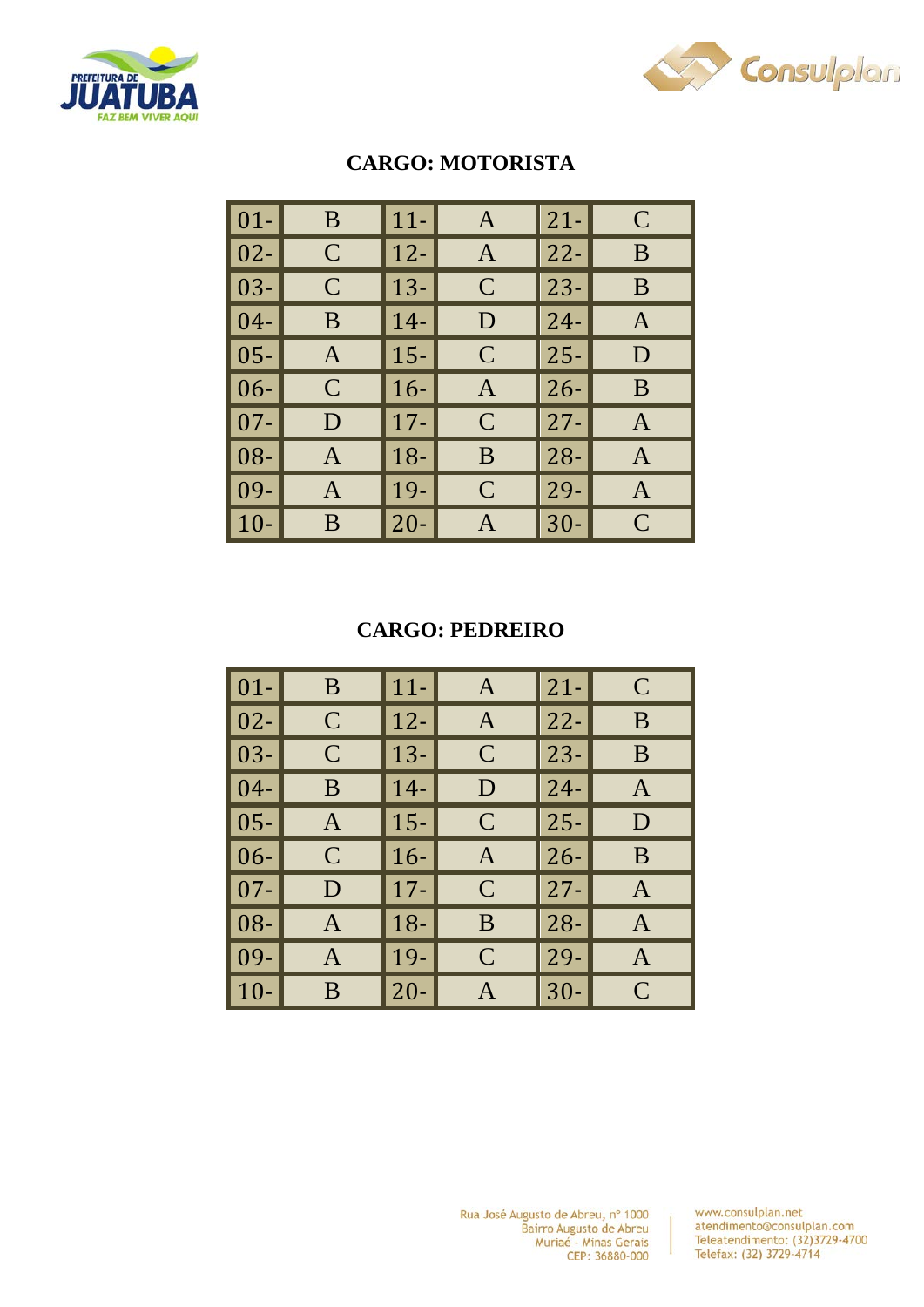



| $ 01-$          | B             | $11 -$ | A             | $21 -$ | $\mathcal{C}$ |
|-----------------|---------------|--------|---------------|--------|---------------|
| $ 02-$          | $\mathsf{C}$  | $12 -$ | A             | $22 -$ | B             |
| 03-             | $\mathcal{C}$ | $13 -$ | $\mathbf C$   | $23 -$ | B             |
| $04-$           | B             | $14-$  | D             | $24-$  | A             |
| $ 05-$          | A             | $15 -$ | $\mathbf C$   | $25 -$ | D             |
| $\vert 06 -$    | $\mathsf{C}$  | $16-$  | A             | $26 -$ | B             |
| $07 -$          | D             | $17 -$ | $\mathcal{C}$ | $27 -$ | A             |
| $\overline{08}$ | A             | $18 -$ | B             | $28 -$ | A             |
| $ 09-$          | A             | $19-$  | $\mathsf{C}$  | $29 -$ | A             |
| $10-$           | B             | $20 -$ | A             | $30-$  | $\mathcal{C}$ |

## **CARGO: PINTOR**

#### **CARGO: SERRALHEIRO**

| $ 01-$       | B              | $11 -$ | A              | $21 -$ | $\mathcal C$ |
|--------------|----------------|--------|----------------|--------|--------------|
| $ 02-$       | C              | $12 -$ | A              | $22 -$ | B            |
| $\vert 03 -$ | $\overline{C}$ | $13 -$ | $\mathsf{C}$   | $23 -$ | B            |
| $04-$        | B              | $14-$  | D              | $24 -$ | A            |
| $\mid$ 05-   | A              | $15 -$ | $\mathsf{C}$   | $25 -$ | D            |
| $06 -$       | $\overline{C}$ | $16 -$ | $\mathbf{A}$   | $26 -$ | B            |
| $07 -$       | D              | $17 -$ | $\mathbf C$    | $27 -$ | A            |
| $ 08-$       | A              | $18 -$ | B              | $28 -$ | A            |
| $09 -$       | A              | $19-$  | $\overline{C}$ | $29 -$ | A            |
| $10-$        | B              | $20 -$ | A              | $30-$  | $\mathcal C$ |

Rua José Augusto de Abreu, nº 1000 Bairro Augusto de Abreu<br>Muriaé - Minas Gerais CEP: 36880-000

www.consulplan.net<br>atendimento@consulplan.com<br>Teleatendimento: (32)3729-4700 Telefax: (32) 3729-4714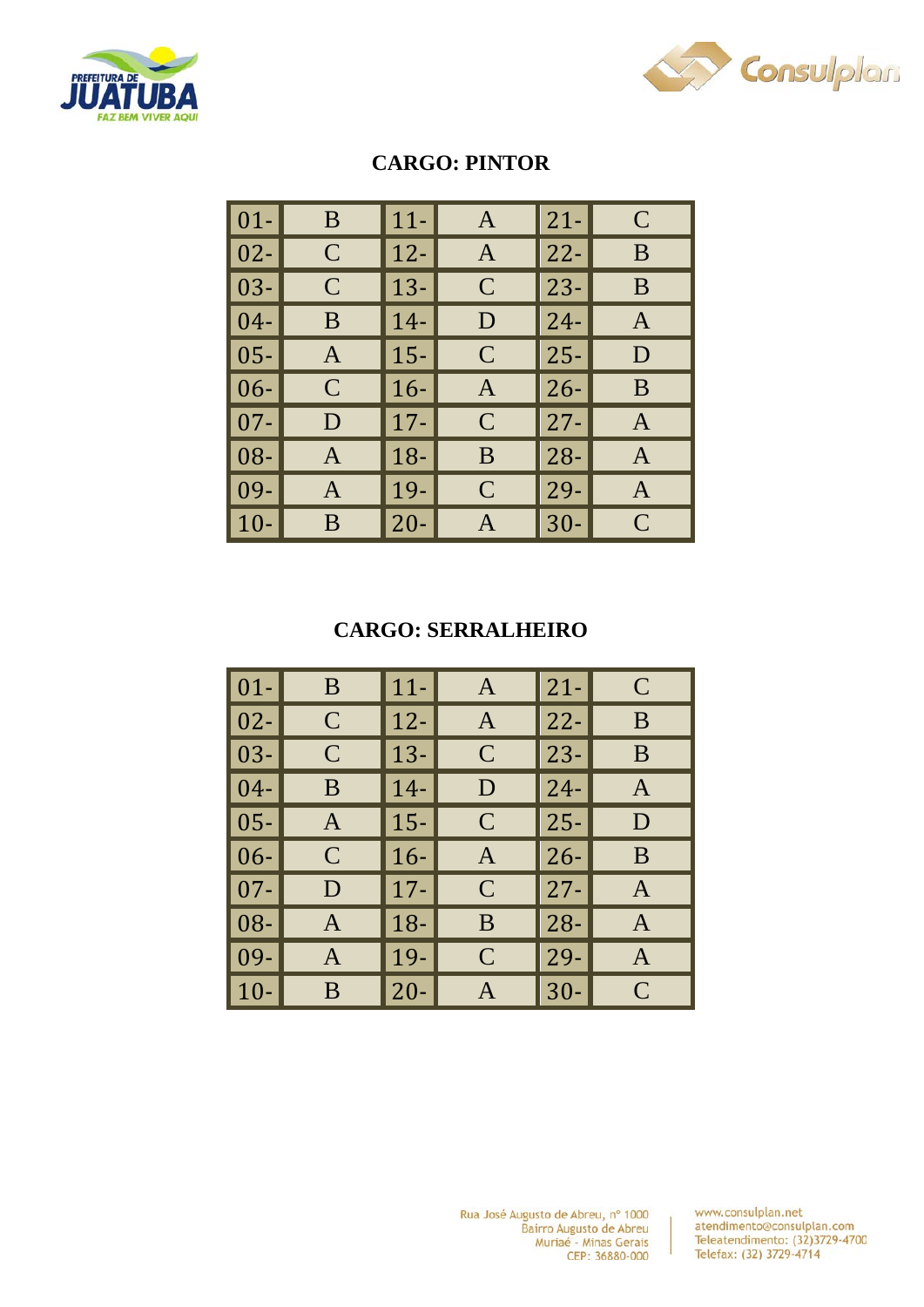



| $01 -$ | A | $11 -$ | $\mathbf C$  | $21 -$ | D            |
|--------|---|--------|--------------|--------|--------------|
| $02 -$ | D | $12 -$ | $\mathbf C$  | $22 -$ | D            |
| $03 -$ | D | $13 -$ | $\mathsf{C}$ | $23 -$ | B            |
| $04 -$ | A | $14-$  | $\mathsf{C}$ | $24 -$ | $\mathsf{C}$ |
| $05 -$ | B | $15 -$ | D            | $25 -$ | B            |
| $06 -$ | B | $16 -$ | D            | $26 -$ | D            |
| $07 -$ | B | $17 -$ | D            | $27 -$ | D            |
| 08-    | B | $18 -$ | D            | $28 -$ | B            |
| 09-    | A | 19-    | B            | $29 -$ | A            |
| $10 -$ | C | $20 -$ | A            | $30-$  | B            |

#### **CARGO: AGENTE DE SERVIÇOS ESCOLARES**

**CARGO: AUXILIAR DE HIGIENIZAÇÃO**

| $ 01-$     | A            | $11 -$ | $\mathbf C$  | $21 -$ | D            |
|------------|--------------|--------|--------------|--------|--------------|
| $ 02-$     | D            | $12 -$ | $\mathsf{C}$ | $22 -$ | D            |
| $03 -$     | D            | $13 -$ | $\mathsf{C}$ | $23 -$ | B            |
| $04 -$     | A            | $14-$  | $\mathsf{C}$ | $24-$  | $\mathcal C$ |
| $\mid$ 05- | B            | $15 -$ | D            | $25 -$ | B            |
| $06 -$     | B            | $16-$  | D            | $26 -$ | D            |
| $07 -$     | B            | $17 -$ | D            | $27 -$ | D            |
| $08 -$     | B            | $18 -$ | D            | $28 -$ | B            |
| 09-        | A            | 19-    | B            | $29 -$ | A            |
| $10-$      | $\mathsf{C}$ | $20 -$ | A            | $30-$  | B            |

Ï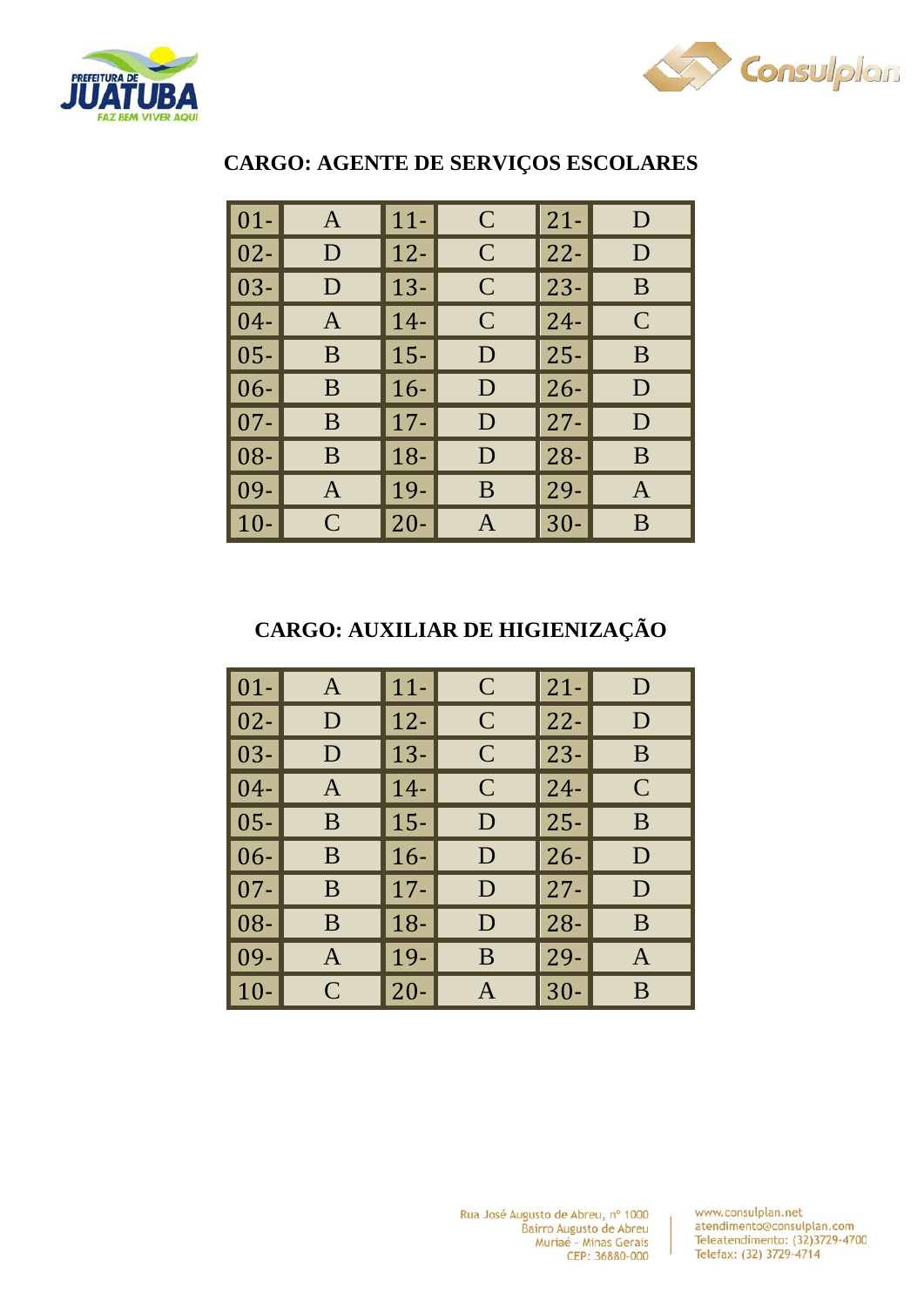



| $01-$  | A             | $11-$  | $\mathbf C$  | $21 -$ | D            |
|--------|---------------|--------|--------------|--------|--------------|
| $02 -$ | D             | $12 -$ | $\mathsf{C}$ | $22 -$ | D            |
| $03 -$ | D             | $13 -$ | $\mathsf{C}$ | $23 -$ | B            |
| $04 -$ | A             | $14-$  | $\mathsf{C}$ | $24 -$ | $\mathsf{C}$ |
| $05 -$ | B             | $15 -$ | D            | $25 -$ | B            |
| $06 -$ | B             | $16-$  | D            | $26 -$ | D            |
| $07 -$ | B             | $17 -$ | D            | $27 -$ | D            |
| $08 -$ | B             | $18 -$ | D            | $28 -$ | B            |
| $09 -$ | A             | $19 -$ | B            | $29-$  | A            |
| $10-$  | $\mathcal{C}$ | $20 -$ |              | $30 -$ | B            |

### **CARGO: AUXILIAR DE OBRAS E SERVIÇOS**

### **CARGO: AUXILIAR DE SERVIÇOS GERAIS**

| $01-$  | A            | $11 -$ | $\mathcal{C}$ | $21 -$ | D            |
|--------|--------------|--------|---------------|--------|--------------|
| $02 -$ | D            | $12 -$ | $\mathbf C$   | $22 -$ | D            |
| $03 -$ | D            | $13 -$ | $\mathbf C$   | $23 -$ | B            |
| $04 -$ | A            | $14-$  | $\mathsf{C}$  | $24-$  | $\mathcal C$ |
| $05 -$ | B            | $15 -$ | D             | $25 -$ | B            |
| $06 -$ | B            | $16-$  | D             | $26 -$ | D            |
| $07 -$ | B            | $17 -$ | D             | $27 -$ | D            |
| 08-    | B            | $18 -$ | D             | $28 -$ | B            |
| 09-    | A            | 19-    | B             | 29-    | A            |
| $10-$  | $\mathsf{C}$ | $20 -$ |               | $30 -$ | B            |

Rua José Augusto de Abreu, nº 1000 Bairro Augusto de Abreu Muriaé - Minas Gerais CEP: 36880-000

www.consulplan.net atendimento@consulplan.com Teleatendimento: (32)3729-4700 Telefax: (32) 3729-4714